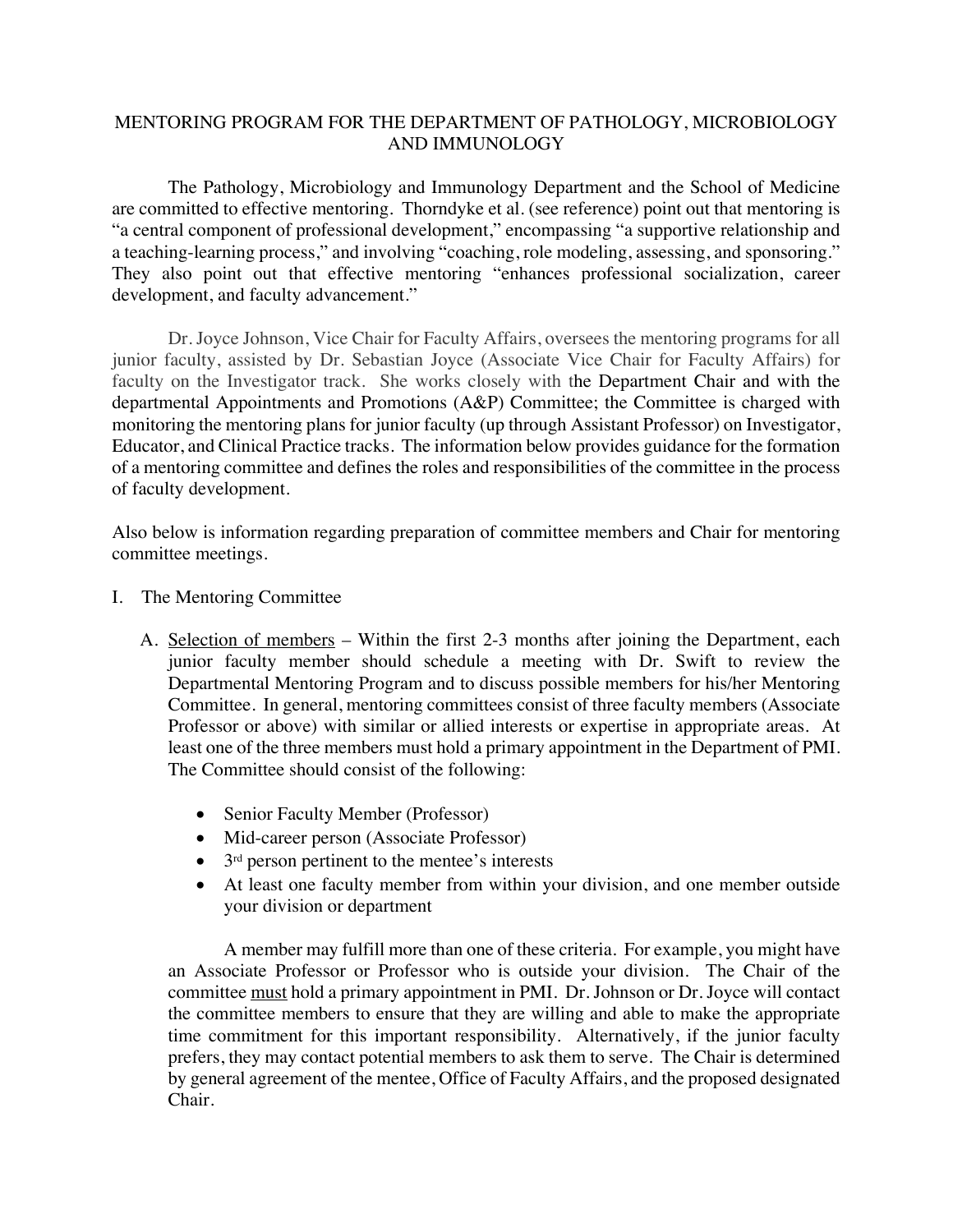- B. Role: The role of the Mentoring Committee is to provide advice on career development and advancement, the balancing of professional responsibilities, management of teaching commitments, and various types of service, both within and outside the Medical Center. In sum, the committee is charged with helping the junior faculty member reach their goals (specified by the mentee in the Individual Development Plan document prior to each meeting) and ensuring that the mentee is making progress toward a promotion to Associate Professor.
- C. Mentoring Committee Meetings: It is the responsibility of the junior faculty member to schedule all mentoring committee meetings. The first meeting of the committee should occur within the first 6-8 months of the faculty member's appointment. Subsequently, the junior faculty member should meet with their committee at least one time/year. If necessary or desired, additional meetings can be scheduled. Dr. Johnson should be included in the scheduling of meetings; she will attend if she is able.

In **preparation** for a committee meeting, **the junior faculty member** should te the Individual Development Plan (IDP)/Mentoring Plan form complete the Individual Development Plan (IDP)/Mentoring Plan form (https://www.vumc.org/pmi/faculty-affairs). [NOTE: The form for faculty on the Educator or Clinical Practice tracks is different from the form for faculty on the Investigator track.] It is of particular importance that the faculty member answers the question on the first page: "What are the major points (issues, areas) you want to address in this meeting?"

The completed form, along with an updated Curriculum Vitae and a recent Faculty Activity Report (if there is one), should be sent to mentoring committee members one week prior to the meeting.

In **preparation** for a committee meeting, **the committee members** should carefully review the CV, recent Faculty Activity report (if there is one), and the IDP provided by the mentee. Each member should also refresh their knowledge of the detailed criteria for promotion on the pertinent track:

https://www.vumc.org/faculty/educator-track-basic-scienceclinician

https://www.vumc.org/faculty/investigator-track-basic-sciencephysician-scientist

https://www.vumc.org/faculty/clinical-practice-track.

**At the meeting**, **the faculty member** should review in detail the IDP/Mentoring Plan with the committee, beginning with the question, ""What are the major points (issues, areas) you want to address in this meeting?" It is essential that the committee address the questions/issues/areas that the junior faculty has listed as a focus for the meeting. In addition, the Committee should discuss the faculty member's current activities in the context of the specific goals (short and long term) as they relate to career development and promotion, and make specific recommendations and suggestions with regard to professional activities and the proposed mentoring plan.